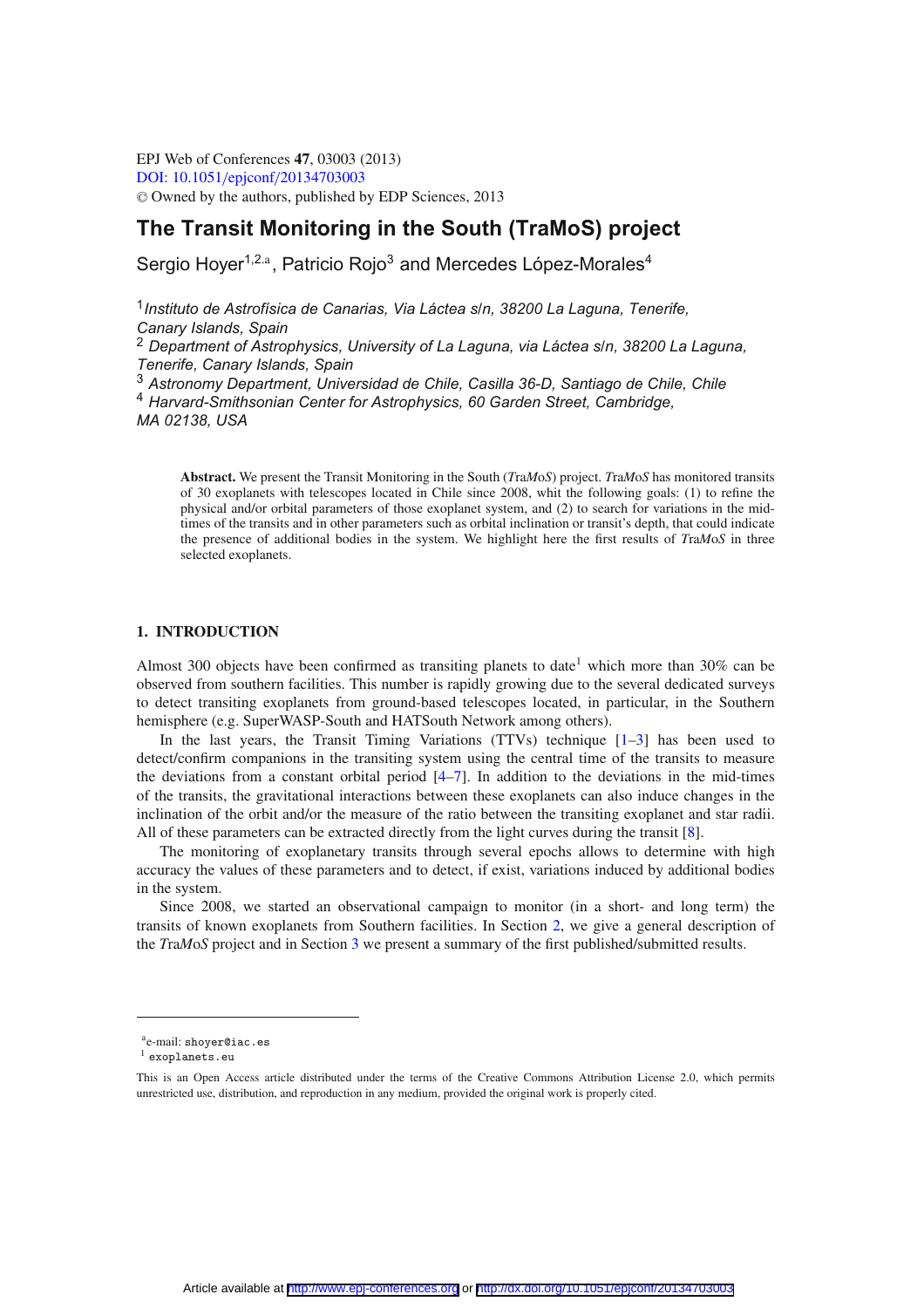EPJ Web of Conferences

<span id="page-1-1"></span>

**Figure 1.** Statistics of the *T*ra*M*o*S* project. The red solid line shows the number of transits observed per year by *T*ra*M*o*S*. The black dashed line represents the average of observed transits per planet per year. The white, gray and black bars represents the accumulative number of planets with 1, between 2 and 4, and with more than 5 transits observations by *T*ra*M*o*S* since 2008.

#### <span id="page-1-0"></span>**2. TRAMOS PROJECT**

Since 2008, in the framework of the Transit Monitoring in the South project, we started to observe transits of already announced exoplanets using telescopes located in Chile. We use high cadence observations (30 to 50 seconds) in order to determine the central times of each transit with enough precision to detect departures from a constant keplerian orbit. Variations in other transit parameters can also be detected and the accumulative light curves will also refine the physical parameters of the transiting system. We use the new light curves presented by *T*ra*M*o*S* in addition with the data available in the literature to perform an homogeneous analysis of them. Usually the light curves have different sources. Nowadays is not difficult to find a large number of light curves reported by several authors and therefore to perform an homogeneous analysis of the data, i.e., estimations of the correlated and noncorrelated noise (red or white noise), detrending, homogeneous assessment of uncertainties are critical in order to search for short and/or long term variations in the light curve parameters. In the same way, the use of all the available data for each system allows to obtain very precise values of global parameters for the system, such as the planet and star radius, the orbital inclination, ephemeris equation, etc.

#### **2.1 Observations**

For the monitoring of the transits we have used different diameter size telescopes ranging from 0.6-m to 8-m class telescopes. For relative bright targets (most of them WASP exoplanets) we have obtained data from the 0.6-m *Southeastern Association for Research in Astronomy* telescope (SARA-South) and the 1-m *SMART* telescope, both located in Cerro Tololo Inter-American Observatory (CTIO). We have also observations from the 4.1-m *Southern Astrophysical Research* (SOAR) at Cerro Pachón Observatory. For faint targets observations (mainly *OGLE* exoplanets) we take advantage of the large aperture of the *Very Large Telescope* (VLT) of the European Southern Observatory (ESO) and the *Gemini-South* Telescope at Cerro Pachón Observatory.

To date, almost 90 transits of 30 exoplanets have been observed by *T*ra*M*o*S*. In Fig. [1](#page-1-1) we show a summary of the statistics (non-updated) of the *T*ra*M*o*S* project. The red solid line corresponds to the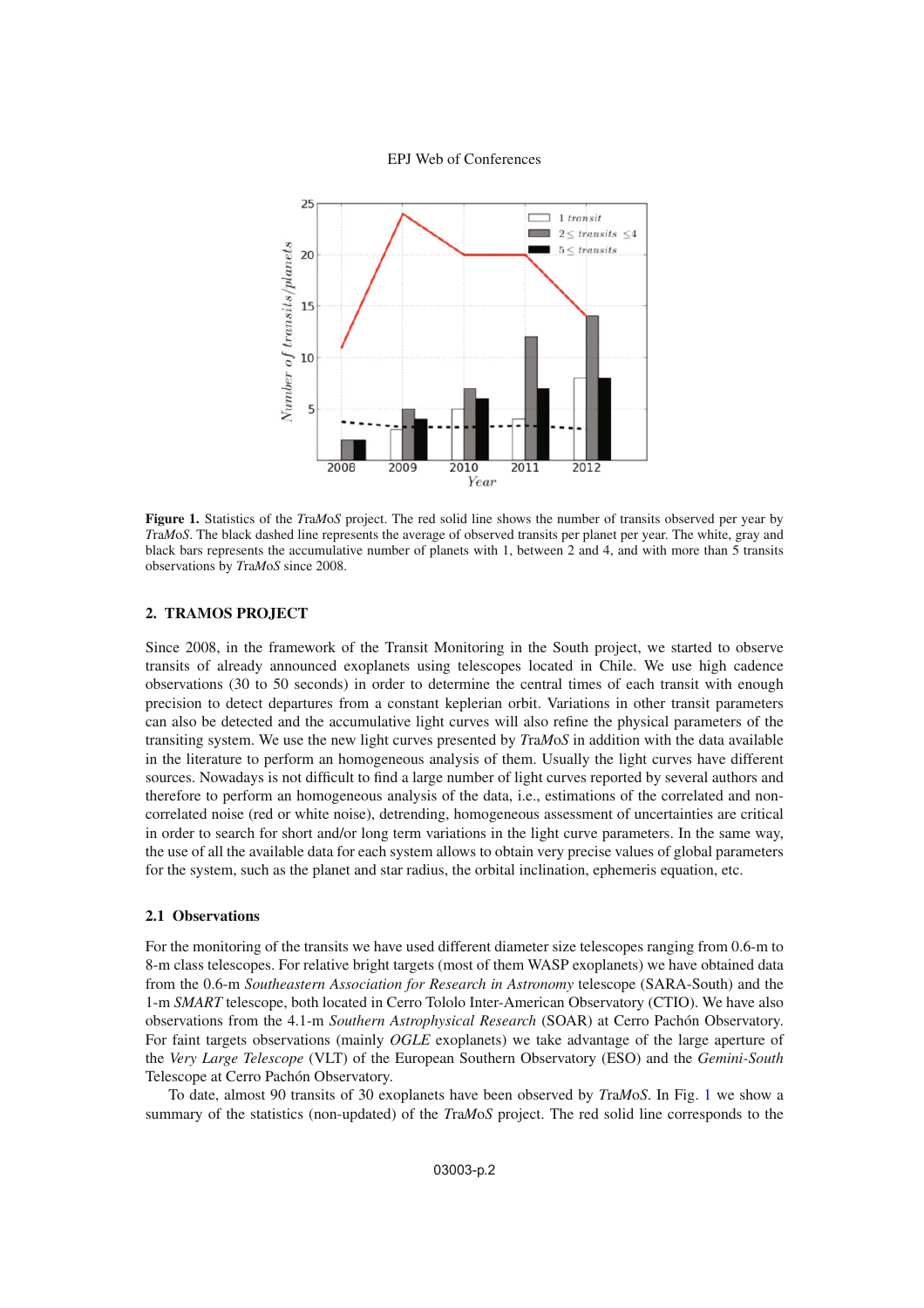Hot Planets and Cool Stars

<span id="page-2-1"></span>

**Figure 2.** Percentage of transit observations from each telescope used by *T*ra*M*o*S*.

number of transits observed each year since 2008. On average (represented by the dashed line), we have observed more than 3 transits per planet in our list. In Fig. [1](#page-1-1) we also show the accumulative number of planets with only one transit observed (white bars), between two and four (gray bars) transits and with 5 or more (black bars) transit observations. In Fig. [2](#page-2-1) we show the fraction of use of each telescope for our program.

## <span id="page-2-0"></span>**3. FIRST RESULTS**

We summarize the first results of the *T*ra*M*o*S* project based on the monitoring of three exoplanets: OGLE-TR-111b, WASP-5b and WASP-4b. With the *T*ra*M*o*S* data we extended or complemented the time spam of the transit observations already reported for these systems. By this way we performed homogeneous analysis of all available data for each exoplanet.

## **3.1 OGLE-TR-111b**

We observed five transits of OGLE-TR-111b using FORS1 and FORS2 at the ESO Very Large Telescope. Based on the transit mid-times of the new light curves we presented and together with the timing from the re-analysis of eleven previously published transits we confirmed that there is no significant evidence of TTVs since we found no variations larger than 1.5 minutes [\[9](#page-4-5)]. We derived upper limits in the mass of hypothetical companions of 1.3, 0.4 and 0.5  $M_{\oplus}$  at the 3:2, 1:2, and 2:1 orbital resonances, respectively. These values are more strict than the limits imposed by the radial velocities technique.

#### **3.2 WASP-5b**

We reported nine new transit epochs of the Hot Jupiter WASP-5b [\[10\]](#page-4-6). These transits were observed in the I-band using the 1-m SMART telescope at CTIO and the 4.1-m SOAR telescope at Cerro Pachón Observatory. We combined the *T*ra*M*o*S* light curves with eleven transits available in the literature to perform an homogeneous modelling and analysis of this system. For this exoplanet we found no TTVs rms variations larger than 60 seconds over 3 year time span (Fig. [3\)](#page-3-0). We reject TTVs for this exoplanet since a constant orbital period can fully reproduce the obtained transit midtimes. Based on dynamical simulations of the WASP-5 system and the results of the timing analysis we discarded the presence of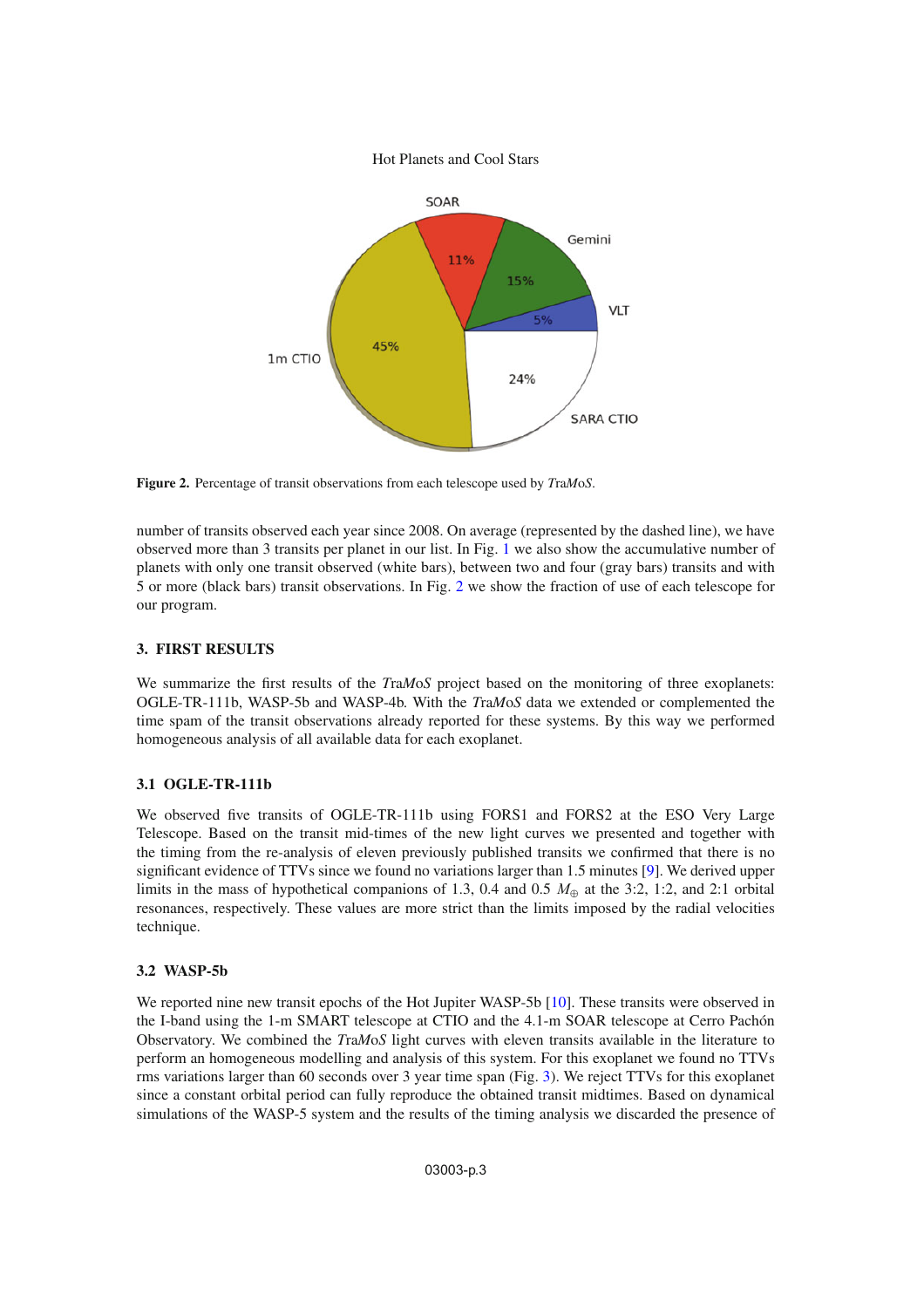EPJ Web of Conferences

<span id="page-3-0"></span>

<span id="page-3-1"></span>**Figure 3.** The *Observed minus Calculated* diagram of the transit midtimes of WASP-5b. Solid and open symbols correspond to the epochs reported by TraMoS [\[10](#page-4-6)] and by other authors, respectively. After an updated of the ephemeris equation the rms of the timing residuals is  $\sim 1$  minute and all the transits do not deviate from a constant orbital period by more than  $1-2\sigma$  (represented by the dashed lines).



**Figure 4.** Star spot occultations are identified as bumps in the light curves during the transits of WASP-5b (figure from Hoyer et al. 2013). Solid lines correspond to the gaussian function fitted to the bumps. Gray regions are proportional to the errors in the timing of the occultation. The epoch and author of the light curve are indicated in the bottom left of each panel. See [\[11](#page-4-7)] (submitted) for details.